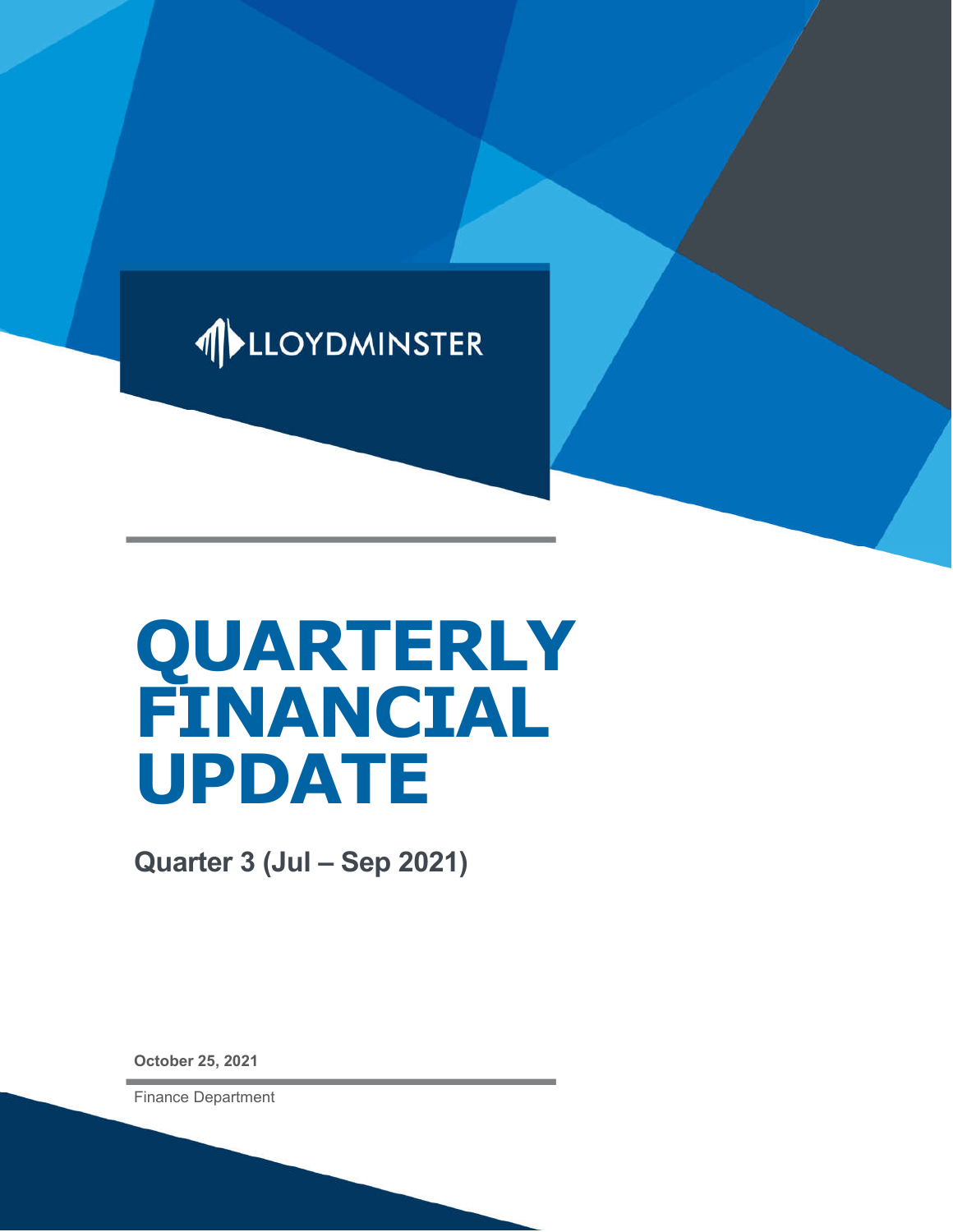

## **STATEMENT OF FINANCIAL POSITION**

As at September 30, 2021

|                                                 | Sep 30, 2021      | (unaudited)<br>Dec 31, 2020 |                 |      | Sep 30, 2020    |  |  |
|-------------------------------------------------|-------------------|-----------------------------|-----------------|------|-----------------|--|--|
| <b>Financial Assets</b>                         |                   |                             |                 |      |                 |  |  |
| Cash                                            | \$<br>60,924,919  | \$                          | 17,652,422      | \$   | 21,022,161      |  |  |
| Investments                                     | 37,772,121        |                             | 66,478,746      |      | 63,215,917      |  |  |
| Land and Inventories for Resale                 | 17,797,192        |                             | 17,632,437      |      | 17,426,745      |  |  |
| Taxes Receivable and Grants in Lieu             | 4,287,118         |                             | 2,975,254       |      | 20,127,041      |  |  |
| <b>Trade and Other Receivables</b>              | 7,045,805         |                             | 7,610,751       |      | 3,414,283       |  |  |
| <b>Total Financial Assets</b>                   | \$<br>127,827,155 | \$                          | 112,349,610     | \$   | 125,206,147     |  |  |
| <b>Financial Liabilities</b>                    |                   |                             |                 |      |                 |  |  |
| Accounts Payable and Accrued Liabilities        | \$<br>9,315,379   | \$                          | 7,524,413       | - \$ | 9,691,546       |  |  |
| <b>Deferred Revenue</b>                         | 19,930,761        |                             | 11,742,374      |      | 7,254,534       |  |  |
| Deposit Liabilities                             | 978,605           |                             | 969,672         |      | 998,651         |  |  |
| <b>Employee Benefit Obligations</b>             | 215,417           |                             | 1,928,928       |      | 1,173,284       |  |  |
| <b>Contaminated Sites</b>                       | 336,550           |                             | 336,550         |      | 304,824         |  |  |
| Provision for Landfill Closure                  | 1,458,606         |                             | 1,458,606       |      | 1,194,050       |  |  |
| Long-Term Debt                                  | 30,255,077        |                             | 32,074,682      |      | 32,583,476      |  |  |
| <b>Total Financial Liabilities</b>              | \$<br>62,490,395  | \$                          | 56,035,225      | \$   | 53,200,365      |  |  |
| <b>Net Financial Assets</b>                     | \$<br>65,336,760  | \$                          | 56,314,385      | \$   | 72,005,782      |  |  |
| <b>Non-Financial Assets</b>                     |                   |                             |                 |      |                 |  |  |
| Inventory for Consumption                       | \$<br>922,992     | \$                          | 960,106         | \$   | 945,274         |  |  |
| <b>Prepaid Expenses</b>                         | 361,205           |                             | 294,269         |      | 291,023         |  |  |
| <b>Tangible Capital Assets</b>                  | 790,374,205       |                             | 790,719,596     |      | 776,223,520     |  |  |
| <b>Accumulated Depreciation</b>                 | (328, 857, 213)   |                             | (313, 624, 545) |      | (311, 546, 745) |  |  |
| Work in Progress                                | 32,518,283        |                             | 6,733,756       |      | 13,386,639      |  |  |
| <b>Total Non-Financial Assets</b>               | \$<br>495,319,472 | \$                          | 485,083,182     | s.   | 479,299,711     |  |  |
| <b>Accumulated Surplus</b>                      | \$<br>560,656,232 | \$                          | 541,397,567     | \$   | 551,305,493     |  |  |
| <b>Accumulated Surplus &amp; Reserves</b>       |                   |                             |                 |      |                 |  |  |
| <b>Accumulated Surplus</b>                      | \$<br>492,402,347 | \$                          | 484,439,308     | \$   | 484,029,231     |  |  |
| <b>Restricted Reserves</b>                      | 12,506,963        |                             | 12,451,205      |      | 14,791,493      |  |  |
| <b>Unrestricted Reserves</b>                    | 55,746,922        |                             | 44,507,054      |      | 52,484,769      |  |  |
| <b>Total Accumulated Surplus &amp; Reserves</b> | \$<br>560,656,232 | S                           | 541,397,567     | S.   | 551,305,493     |  |  |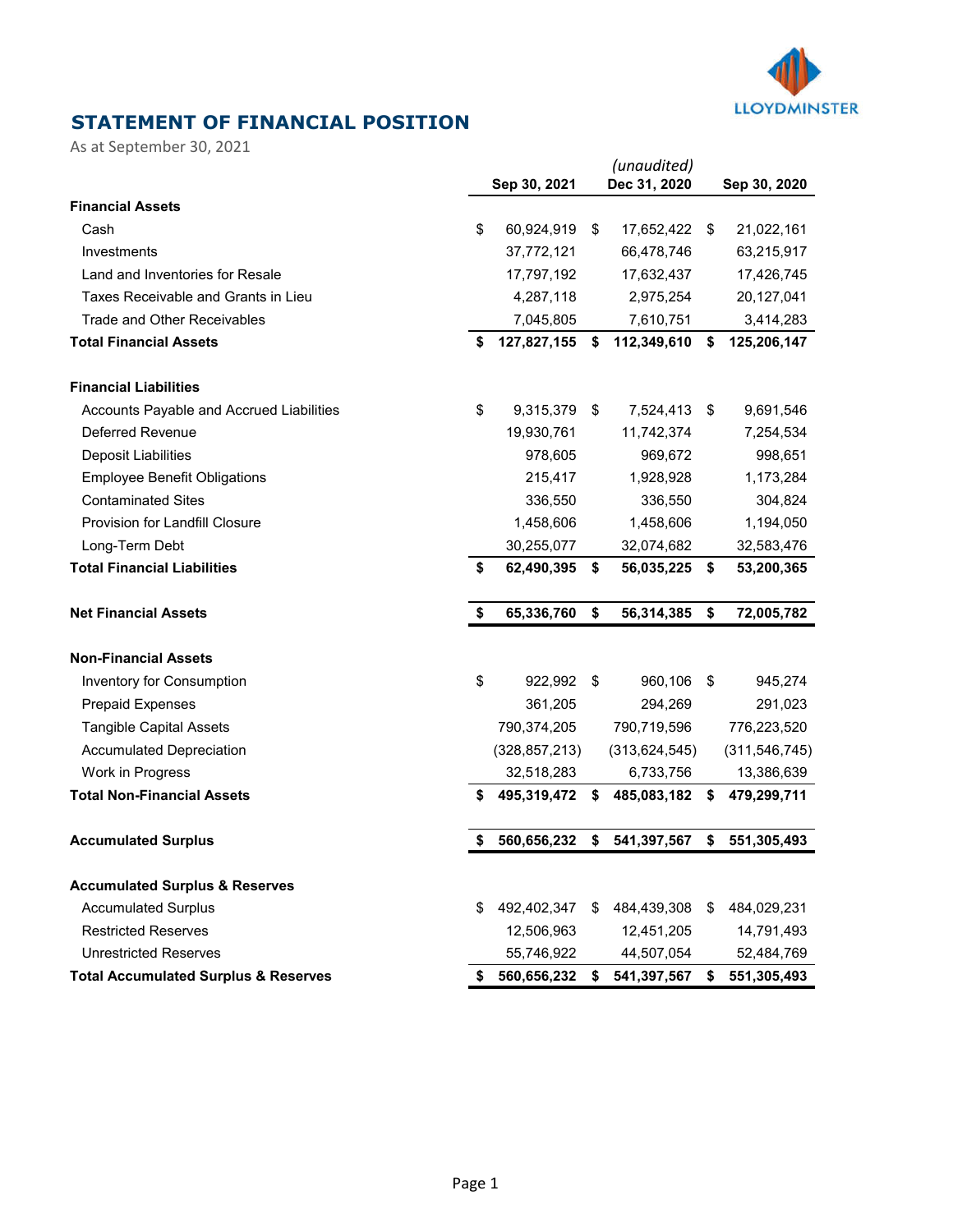

#### **OPERATING BUDGET VS. ACTUAL**

For the nine-month period ending September 30, 2021

|                                           |    |              |      | <b>Current Year</b> |                              |                   |            | <b>Prior Year</b> |
|-------------------------------------------|----|--------------|------|---------------------|------------------------------|-------------------|------------|-------------------|
|                                           |    | 2021 Actuals |      | 2021 Budget         | Variance \$                  | Variance %        |            | 2020 Actuals      |
|                                           |    | (9 months)   |      | $(12$ months)       | (Budget<br><b>Remaining)</b> | (Budget<br>Spent) | (9 months) |                   |
| <b>Revenues</b>                           |    |              |      |                     |                              |                   |            |                   |
| <b>Municipal Taxes</b>                    | \$ | 36,689,676   | \$   | 36,702,569          | \$<br>12,893                 | 100%              | \$         | 35,939,565        |
| Local Improvements                        |    | 34,272       |      | 34,272              |                              | 100%              |            |                   |
| <b>Education Taxes</b>                    |    | 12,797,018   |      |                     | (12,797,018)                 |                   |            |                   |
| <b>Seamless Taxes</b>                     |    | 2,401,173    |      |                     | (2,401,173)                  |                   |            |                   |
| User Fees & Sale of Goods                 |    | 29,301,136   |      | 32,247,088          | 2,945,952                    | 91%               |            | 20,709,958        |
| Government Transfers for Operating        |    | 2,356,505    |      | 4,049,735           | 1,693,230                    | 58%               |            | 4,313,859         |
| Investment income                         |    | 900,761      |      | 1,350,000           | 449,239                      | 67%               |            | 1,041,124         |
| Penalties and Cost of Taxes               |    | 876,319      |      | 1,470,400           | 594,081                      | 60%               |            | 692,427           |
| Development levies                        |    | 55,758       |      |                     | (55, 758)                    | $0\%$             |            | 1,559,651         |
| <b>Licenses and Permits</b>               |    | 1,007,885    |      | 827,430             | (180, 455)                   | 122%              |            | 685,646           |
| Franchise and Concession Fees             |    | 4,011,552    |      | 6,130,752           | 2,119,200                    | 65%               |            | 3,936,696         |
| Gain (Loss) on Disposal                   |    | 142,017      |      |                     | (142, 017)                   |                   |            | 29,103            |
| Other Income                              |    | 47,131       |      |                     | (47, 131)                    |                   |            | 31,777            |
| <b>Transfers from Reserves</b>            |    | 258,081      |      | 316,520             | 58,439                       | 82%               |            |                   |
| <b>Total Revenues</b>                     | S  | 90,879,284   | \$   | 83,128,766          | \$<br>(7,750,518)            | 109%              | S.         | 68,939,806        |
| <b>Expenditures</b>                       |    |              |      |                     |                              |                   |            |                   |
| <b>Education Requisition</b>              | \$ | 15,216,149   | \$   |                     | \$<br>(15, 216, 149)         |                   | \$         |                   |
| Salaries, Wages & Benefits                |    | 21,948,994   |      | 35,113,341          | 13,164,347                   | 63%               |            | 21,277,960        |
| <b>Contracted Services</b>                |    | 12,406,525   |      | 19,730,081          | 7,323,556                    | 63%               |            | 12,331,983        |
| <b>Goods and Materials</b>                |    | 2,120,271    |      | 3,437,396           | 1,317,125                    | 62%               |            | 2,241,805         |
| Cost of Sales                             |    | 1,193,276    |      | 808,956             | (384, 320)                   | 148%              |            | 36,811            |
| Transfers to Local Boards or Agencies     |    | 1,408,838    |      | 1,836,283           | 427,445                      | 77%               |            | 1,328,565         |
| Interest on Long-Term Debt                |    | 647,337      |      | 1,112,544           | 465,207                      | 58%               |            | 683,026           |
| <b>Principal Debt Payments</b>            |    | 1,819,604    |      | 2,709,769           | 890,165                      | 67%               |            | 1,770,330         |
| <b>Bank Charges</b>                       |    | 127,135      |      | 136,768             | 9,633                        | 93%               |            | 51,819            |
| <b>Utilities</b>                          |    | 4,019,494    |      | 5,996,340           | 1,976,846                    | 67%               |            | 3,714,044         |
| Provision for Landfill Closure            |    |              |      | 150,000             | 150,000                      | $0\%$             |            |                   |
| <b>Transfers to Reserves</b>              |    | 11,553,707   |      | 11,933,489          | 379,782                      | 97%               |            | 18,220,148        |
| <b>Bad Debt</b>                           |    | (4,298)      |      | 30,000              | 34,298                       | $-14%$            |            | (3,903)           |
| <b>Total Expenditures</b>                 | S  | 72,457,032   | - \$ | 82,994,967          | \$<br>10,537,935             | 87%               | \$         | 61,652,588        |
| <b>Surplus/(Deficit)</b>                  |    | 18,422,252   | \$   | 133,799             | \$<br>(18, 288, 453)         |                   |            | 7,287,218         |
| Other<br>Government Transfers for Capital | S  | 2,607,805    | \$   |                     | \$<br>(2,607,805)            |                   |            | 8,244,306         |
| <b>Surplus/(Deficit)</b>                  | \$ | 21,030,057   | \$   | 133,799             | \$<br>(20, 896, 258)         |                   |            | 15,531,524        |
|                                           |    |              |      |                     |                              |                   |            |                   |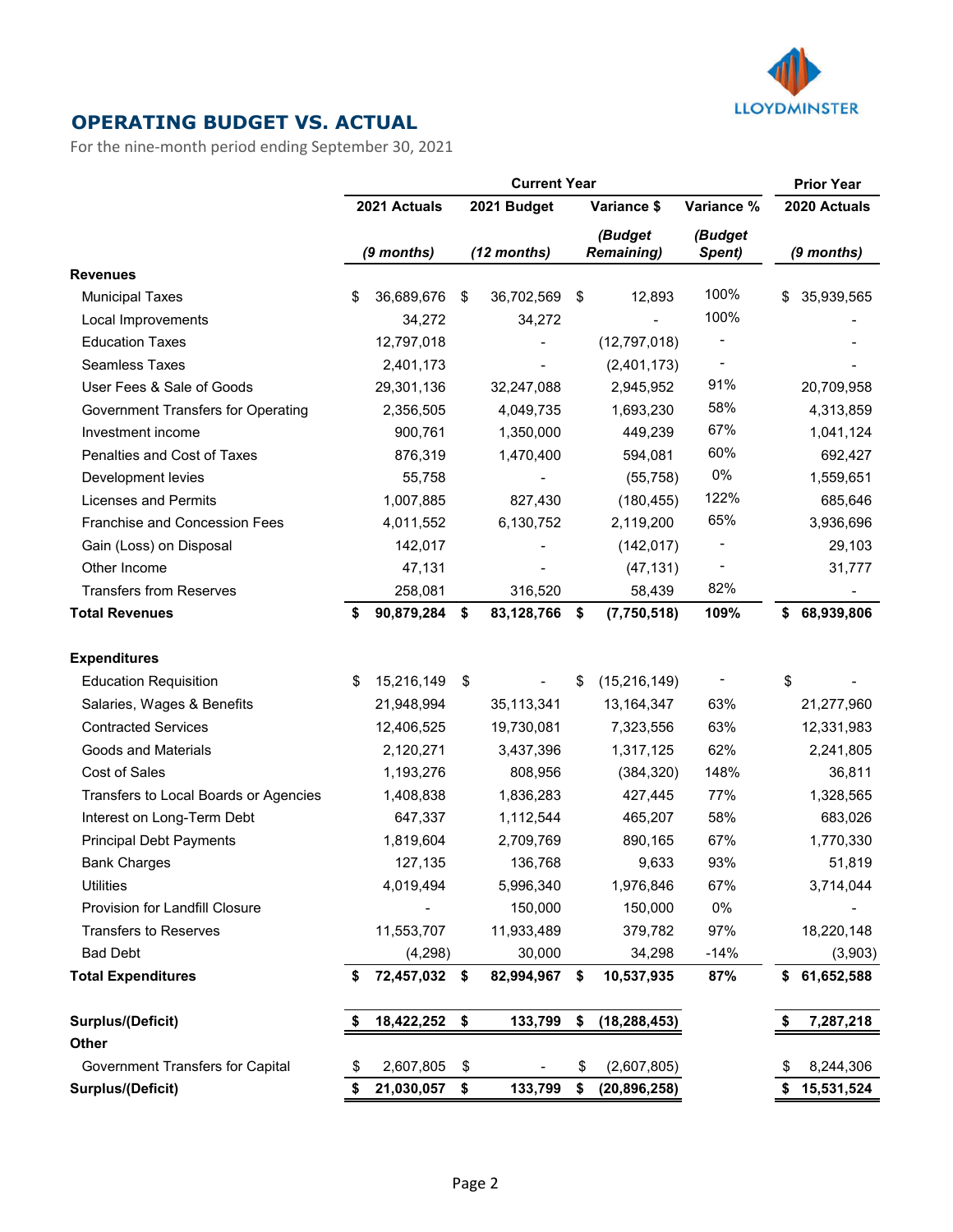

### **OPERATING BUDGET VS. ACTUAL BY DEPARTMENT**

For the nine-month period ending September 30, 2021

|                                  | <b>Current Year</b> |              |    |               |    |                              |                   |    | <b>Prior Year</b> |
|----------------------------------|---------------------|--------------|----|---------------|----|------------------------------|-------------------|----|-------------------|
|                                  |                     | 2021 Actuals |    | 2021 Budget   |    | Variance \$                  | Variance %        |    | 2020 Actuals      |
|                                  |                     | $(9$ months) |    | $(12$ months) |    | (Budget<br><b>Remaining)</b> | (Budget<br>Spent) |    | (9 months)        |
| <b>Revenues</b>                  |                     |              |    |               |    |                              |                   |    |                   |
| <b>General Government</b>        | \$                  | 59,723,565   | S  | 48,333,073    | S  | (11,390,492)                 | 124%              | \$ | 45,330,940        |
| <b>Protective Services</b>       |                     | 1,136,789    |    | 2,049,540     |    | 912,751                      | 55%               |    | 978,565           |
| <b>Transportation Services</b>   |                     | 538,347      |    | 823,520       |    | 285,173                      | 65%               |    | 497,203           |
| <b>Environmental Services</b>    |                     | 18,629,153   |    | 24,356,394    |    | 5,727,241                    | 76%               |    | 17,104,179        |
| <b>Social Services</b>           |                     | 512,432      |    | 694,011       |    | 181,579                      | 74%               |    | 502,482           |
| Planning and Development         |                     | 7,289,521    |    | 1,793,393     |    | (5,496,128)                  | 406%              |    | 1,888,822         |
| <b>Recreation and Culture</b>    |                     | 3,049,477    |    | 5,078,835     |    | 2,029,358                    | 60%               |    | 2,637,615         |
| <b>Total Revenues</b>            | S                   | 90,879,284   | \$ | 83,128,766    | \$ | (7,750,518)                  | 109%              | \$ | 68,939,806        |
| <b>Expenditures</b>              |                     |              |    |               |    |                              |                   |    |                   |
| <b>General Government</b>        | \$                  | 26,969,197   | \$ | 15,735,926    | S  | (11, 233, 271)               | 171%              | \$ | 20,329,235        |
| <b>Protective Services</b>       |                     | 11,914,552   |    | 16,216,540    |    | 4,301,988                    | 73%               |    | 10,720,302        |
| <b>Transportation Services</b>   |                     | 6,448,063    |    | 11,968,178    |    | 5,520,115                    | 54%               |    | 7,239,252         |
| <b>Environmental Services</b>    |                     | 11,541,982   |    | 15,967,313    |    | 4,425,331                    | 72%               |    | 9,125,886         |
| Social Services                  |                     | 685,757      |    | 1,060,759     |    | 375,002                      | 65%               |    | 820,187           |
| Planning and Development         |                     | 4,254,889    |    | 5,357,541     |    | 1,102,652                    | 79%               |    | 3,854,442         |
| <b>Recreation and Culture</b>    |                     | 10,642,592   |    | 16,688,710    |    | 6,046,118                    | 64%               |    | 9,563,284         |
| <b>Total Expenditures</b>        | \$                  | 72,457,032   | \$ | 82,994,967    | \$ | 10,537,935                   | 87%               | \$ | 61,652,588        |
| <b>Surplus/(Deficit)</b>         |                     | 18,422,252   | \$ | 133,799       | \$ | (18, 288, 453)               |                   |    | 7,287,218         |
| <b>Other</b>                     |                     |              |    |               |    |                              |                   |    |                   |
| Government Transfers for Capital | \$                  | 2,607,805    | \$ |               | \$ | (2,607,805)                  |                   |    | 8,244,306         |
| <b>Surplus/(Deficit)</b>         | \$                  | 21,030,057   | \$ | 133,799       | \$ | (20, 896, 258)               |                   | \$ | 15,531,524        |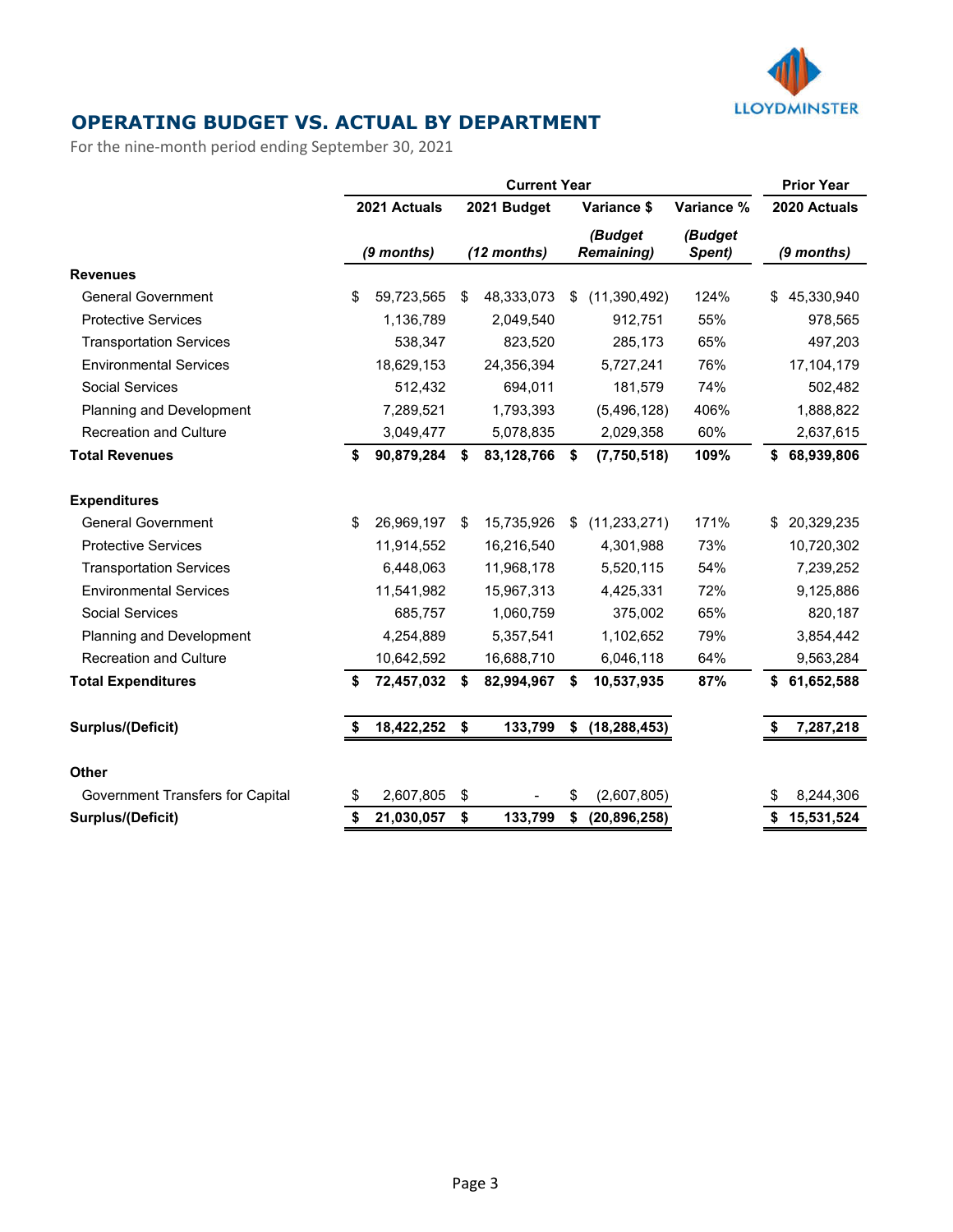

#### **RESERVES FORECAST**

As at September 30, 2021

|                                         | (unaudited)      |                  | <b>Forecast</b>  |
|-----------------------------------------|------------------|------------------|------------------|
|                                         | Dec 31, 2020     | Sep 30, 2021     | Dec 31, 2021     |
| <b>Restricted Reserves</b>              |                  |                  |                  |
| Business Improvement District (BID)     | \$<br>158,969    | \$<br>158,969    | \$<br>113,969    |
| Grants                                  | 1,313,301        | 1,313,301        | 1,528,812        |
| <b>Offsites</b>                         | 8,744,368        | 8,800,126        | 8,800,126        |
| <b>Public Municipal</b>                 | 169,186          | 169,186          | 169,186          |
| <b>Subdivision Prepaid Improvements</b> | 2,065,381        | 2,065,381        | 2,065,381        |
|                                         | \$<br>12,451,205 | \$<br>12,506,963 | \$<br>12,677,474 |
| <b>Unrestricted Reserves</b>            |                  |                  |                  |
| <b>General Government</b>               | \$<br>15,359,764 | \$<br>18,213,170 | \$<br>11,435,506 |
| <b>Protective Services</b>              | 2,561,825        | 3,096,415        | 2,291,415        |
| <b>Transportation Services</b>          | 9,673,546        | 11,579,803       | 9,201,656        |
| <b>Environmental Services</b>           | 11,588,968       | 16,333,197       | 4,851,137        |
| Social Services                         | 360,000          | 386,895          | 386,895          |
| Planning and Economic Development       | 1,440,760        | 2,228,015        | 4,718,015        |
| <b>Recreation and Culture</b>           | 3,522,191        | 3,909,427        | 3,391,115        |
|                                         | \$<br>44,507,054 | \$<br>55,746,922 | \$<br>36,275,739 |
| <b>Total Reserves</b>                   | \$<br>56,958,259 | \$<br>68,253,885 | \$<br>48,953,213 |

#### **RESERVE FUNDING VERIFICATION**

In reference to the Reserves Policy, the finance department has verified that the reserves are funded by demonstrating that cash and investments are greater than the total reserve balance.

|                            | Sep 30, 2021 |            |  |  |  |  |
|----------------------------|--------------|------------|--|--|--|--|
| Cash                       |              | 60,924,919 |  |  |  |  |
| Investments                |              | 37,772,121 |  |  |  |  |
| <b>Total Liquid Assets</b> | S            | 98,697,040 |  |  |  |  |
|                            |              |            |  |  |  |  |
| <b>Restricted Reserves</b> |              | 12,506,963 |  |  |  |  |
| Unrestricted Reserves      |              | 55,746,922 |  |  |  |  |
| <b>Total Reserves</b>      | \$           | 68,253,885 |  |  |  |  |

As at September 30, 2021, the balance of total liquid assets (cash and investments) \$98,697,040 is greater than the balance of total reserves (restricted and unrestricted) \$68,253,885, which demonstrates that the reserves are adequately funded.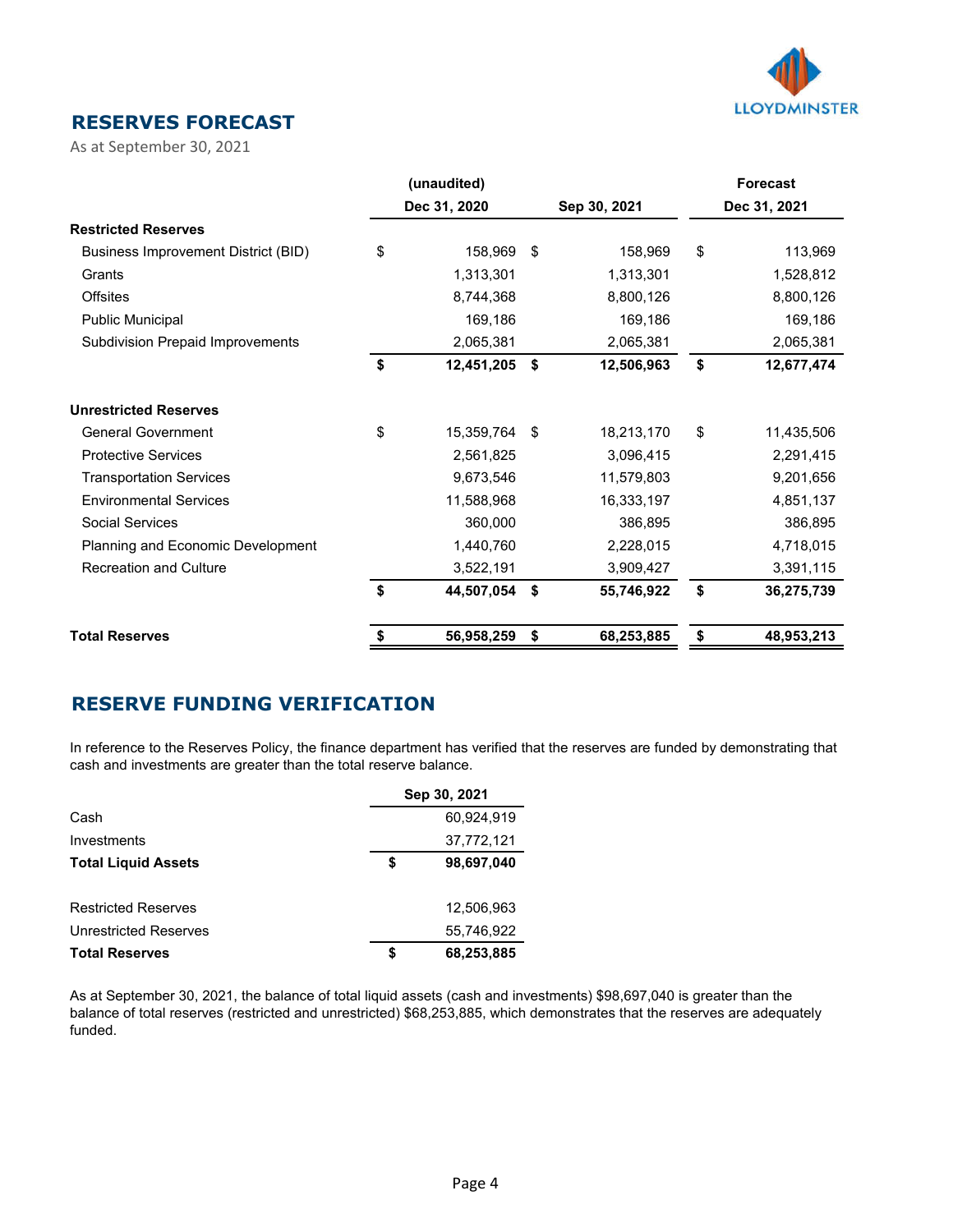

## **CAPITAL BUDGET VS. ACTUAL**

For the nine-month period ending September 30, 2021

|                       | 2021 Budget    |            |                |      |               |      |                              |                |  |  |
|-----------------------|----------------|------------|----------------|------|---------------|------|------------------------------|----------------|--|--|
|                       | <b>Project</b> |            | <b>Actuals</b> |      | <b>Budget</b> |      | Variance \$                  | Variance %     |  |  |
|                       | Count          | (9 months) |                |      | (12 months)   |      | (Budget<br><b>Remaining)</b> | (Budget Spent) |  |  |
| <b>Projects</b>       |                |            |                |      |               |      |                              |                |  |  |
| Complete              | 43             | \$         | 2,832,775      | - \$ | 3,274,619     | - \$ | 441.844                      | 87%            |  |  |
| In Progress           | 103            |            | 24,268,329     |      | 76,744,035    |      | 52,475,706                   | 32%            |  |  |
| <b>Not Started</b>    | 21             |            | $\blacksquare$ |      | 6,144,372     |      | 6,144,372                    | $0\%$          |  |  |
| <b>Total Projects</b> | 167            | S          | 27,101,104 \$  |      | 86,163,026    |      | 59,061,922                   | 31%            |  |  |

*For a detailed list of the 2021 capital budget vs. actual, please refer to Appendix 1.*

|                       | 2020 Budget    |    |                          |                              |            |      |                              |                |  |  |  |
|-----------------------|----------------|----|--------------------------|------------------------------|------------|------|------------------------------|----------------|--|--|--|
|                       | <b>Project</b> |    | <b>Actuals</b>           | Variance \$<br><b>Budget</b> |            |      | Variance %                   |                |  |  |  |
| Count                 |                |    | (12 months)<br>9 months) |                              |            |      | (Budget<br><b>Remaining)</b> | (Budget Spent) |  |  |  |
| <b>Projects</b>       |                |    |                          |                              |            |      |                              |                |  |  |  |
| Complete              | 60             | \$ | 2,335,278                | \$                           | 7,236,490  | - \$ | 4,901,212                    | 32%            |  |  |  |
| In Progress           | 98             |    | 6,480,002                |                              | 41,105,923 |      | 34,625,921                   | 16%            |  |  |  |
| <b>Not Started</b>    | 25             |    | $\overline{\phantom{a}}$ |                              | 2,711,488  |      | 2,711,488                    | $0\%$          |  |  |  |
| <b>Total Projects</b> | 183            |    | 8,815,280                | S                            | 51,053,901 |      | 42,238,621                   | 17%            |  |  |  |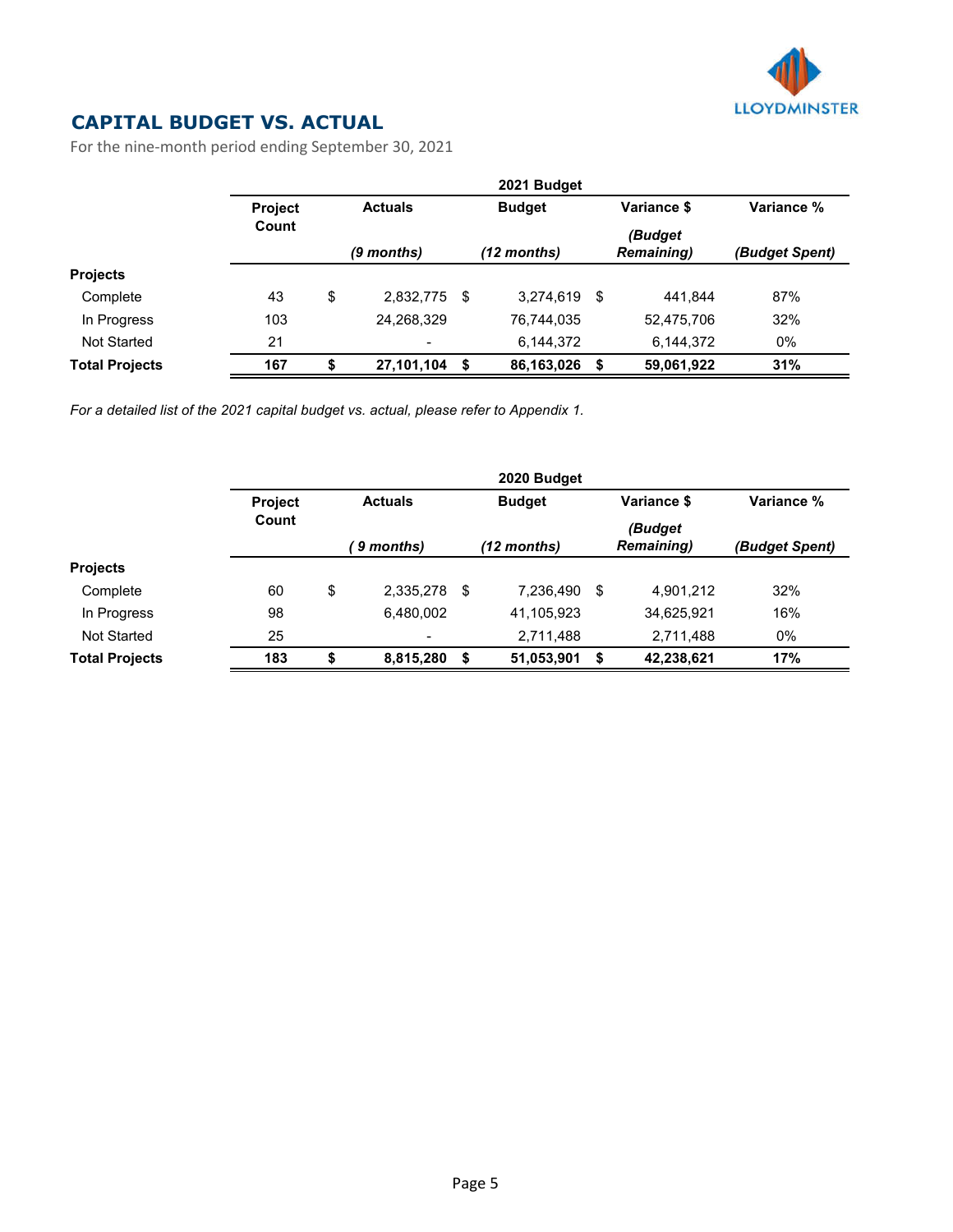

## **APPENDIX 1 - CAPITAL BUDGET VS. ACTUAL DETAILED LIST**

For the nine-month period ending September 30, 2021

|                                                                                    | <b>Actuals</b>           | <b>Budget</b> | Variance \$           | Variance %        |                                 |
|------------------------------------------------------------------------------------|--------------------------|---------------|-----------------------|-------------------|---------------------------------|
|                                                                                    | (9 months)               | $(12$ months) | (Budget<br>Remaining) | (Budget<br>Spent) | <b>Project</b><br><b>Status</b> |
| Capital Projects & One-Time Expenditures                                           |                          |               |                       |                   |                                 |
| 1813212 - IT - Application Software (Recreation Software)                          | 3,950                    | 32,000        | 28,050                | 12%               | Complete                        |
| 1813602 - Engineering - Wastewater Treatment Plant                                 | 11,598,552               | 36,306,202    | 24,707,650            | 32%               | In Progress                     |
| 1813618 - Engineering - Drainage Channel Improvements (East, Lake K)               | 1,190                    | 66,328        | 65,138                | 100%              | In Progress                     |
| 1813622 - Engineering - Parkview Storm Water Management Pond                       |                          | 39,336        | 39,336                | 0%                | In Progress                     |
| 1841107 - Water Treatment Plant - Chemical Feeder System (Carbon)                  | 4,751                    | 642,961       | 638,210               | 1%                | In Progress                     |
| 1841108 - Water Treatment Plant - Chemical Feeder System (Lime)                    | 4,751                    | 699,921       | 695,170               | 1%                | In Progress                     |
| 1842106 - Wastewater Treatment Plant - SCADA Historian Set-Up                      |                          | 12,649        | 12,649                | 0%                | In Progress                     |
| 1843004 - Landfill - Residential Limit Program                                     |                          | 10,000        | 10,000                | 0%                | In Progress                     |
| 1854001 - Cemetery - Cemetery Study                                                | 2,858                    | 5,150         | 2,293                 | 55%               | Complete                        |
| 1913610 - Engineering - Drainage Improvement (75 Avenue / 29-44Street)             | $\overline{\phantom{a}}$ | 285,948       | 285,948               | 0%                | In Progress                     |
| 1913621 - Engineering - 2019 Water & Sewer Replacement Program                     | $\overline{\phantom{a}}$ | 10,000        | 10,000                | 0%                | Complete                        |
| 1913640 - Sidewalk & Road Condition Survey: 2-3 & 3-3                              | 23,260                   | 72,309        | 49,049                | 32%               | In Progress                     |
| 1941111 - River Intake - Site Access Road Improvement                              |                          | 85,000        | 85,000                | 0%                | In Progress                     |
| 1961208 - Land Division - Contaminated Lot Cleanup (Old City Shop)                 | 5,945                    | 300,000       | 294,055               | 2%                | In Progress                     |
| 1963004 - Economic Development - Entrance Signs & Placemaking                      | 20,600                   | 49,500        | 28,900                | 42%               | In Progress                     |
| 1971209 - Study/Plan - Ball Diamond Complex Site Plan                              |                          | 100,000       | 100,000               | 0%                | In Progress                     |
| 1973112 - LGCC - Practice Green Reconstruction                                     | 1,840                    | 40,000        | 38,160                | 5%                | In Progress                     |
| 2013201 - GIS Software & Implementation                                            |                          | 50,000        | 50,000                | 0%                | Not Started                     |
| 2013601 - 2020 Sanitary Main Replacement Program - Phase II - Construction         |                          | 20,000        | 20,000                | 0%                | Complete                        |
| 2013602 - River Intake Dam - Construction                                          | 14,543                   | 100,000       | 85,457                | 15%               | In Progress                     |
| 2013604 - Central Business District Replacement Program - Planning and Design      |                          | 300,000       | 300,000               | 0%                | In Progress                     |
| 2013606 - Northwest Drainage Channel - Phase II - Construction                     | 20,200                   | 104,442       | 84,242                | 19%               | In Progress                     |
| 2013607 - East Drainage Channel Improvements (Lake J Control Structure) – Phase II | 651,335                  | 1,578,284     | 926,949               | 100%              | In Progress                     |
| 2013608 - 2020 Street Improvement Program - Construction                           | 15,553                   | $15,553 -$    | 0                     | 100%              | Complete                        |
| 2013610 - 50 Avenue (Highway 17) – Timing and Coordination Improvements            | 34,839                   | 129,314       | 94,475                | 27%               | In Progress                     |
| 2013611 - 2020 Traffic Signal Hardware Improvement Program - Construction          | 31,041                   | 154,753       | 123,712               | 20%               | In Progress                     |
| 2013613 - Lloydminster Helipad Crossing Improvements - Construction                | $\overline{\phantom{a}}$ | 20,000        | 20,000                | 0%                | In Progress                     |
| 2013615 - Trails and Sidewalk Master Plan                                          |                          | 50,259        | 50,259                | 0%                | In Progress                     |
| 2013621 - 2020 Water and Sewer Replacement Program - Construction                  |                          | 10,000        | 10,000                | 0%                | Complete                        |
| 2021001 - RCMP - ALERT Retrofit                                                    | 747,187                  | 570,000 -     | 177,187               | 131%              | In Progress                     |
| 2023002 - Fire - Fire Station #1 Construction                                      | 2,250,450                | 10,105,666    | 7,855,216             | 22%               | In Progress                     |
| 2031201 - Fleet - GPS for Units                                                    | 7,605                    | 47,773        | 40,168                | 16%               | In Progress                     |
| 2032003 - Concrete Intersection Construction (44 Street and 62 Avenue)             | 1,770,175                | 3,495,872     | 1,725,697             | 51%               | In Progress                     |
| 2032004 - Road Rehabilitation (44 Street between 62 Avenue and 75 Avenue)          | 895,049                  | 3,480,802     | 2,585,753             | 26%               | In Progress                     |
| 2032005 - Roadway Services - Streetlight Acquisition                               |                          | 21,000        | 21,000                | 0%                | Not Started                     |
| 2032050 - Roads - 1/2 TON TRUCK                                                    | 44,211                   | $39,000 -$    | 5,211                 | 113%              | Complete                        |
| 2032055 - Roads - TANDEM TRUCK                                                     | 250,546                  | 310,000       | 59,454                | 81%               | Complete                        |
| 2035001 - Stormwater - Neale Edmunds Downstream User Impact Study                  | 17,093                   | 18,990        | 1,897                 | 90%               | In Progress                     |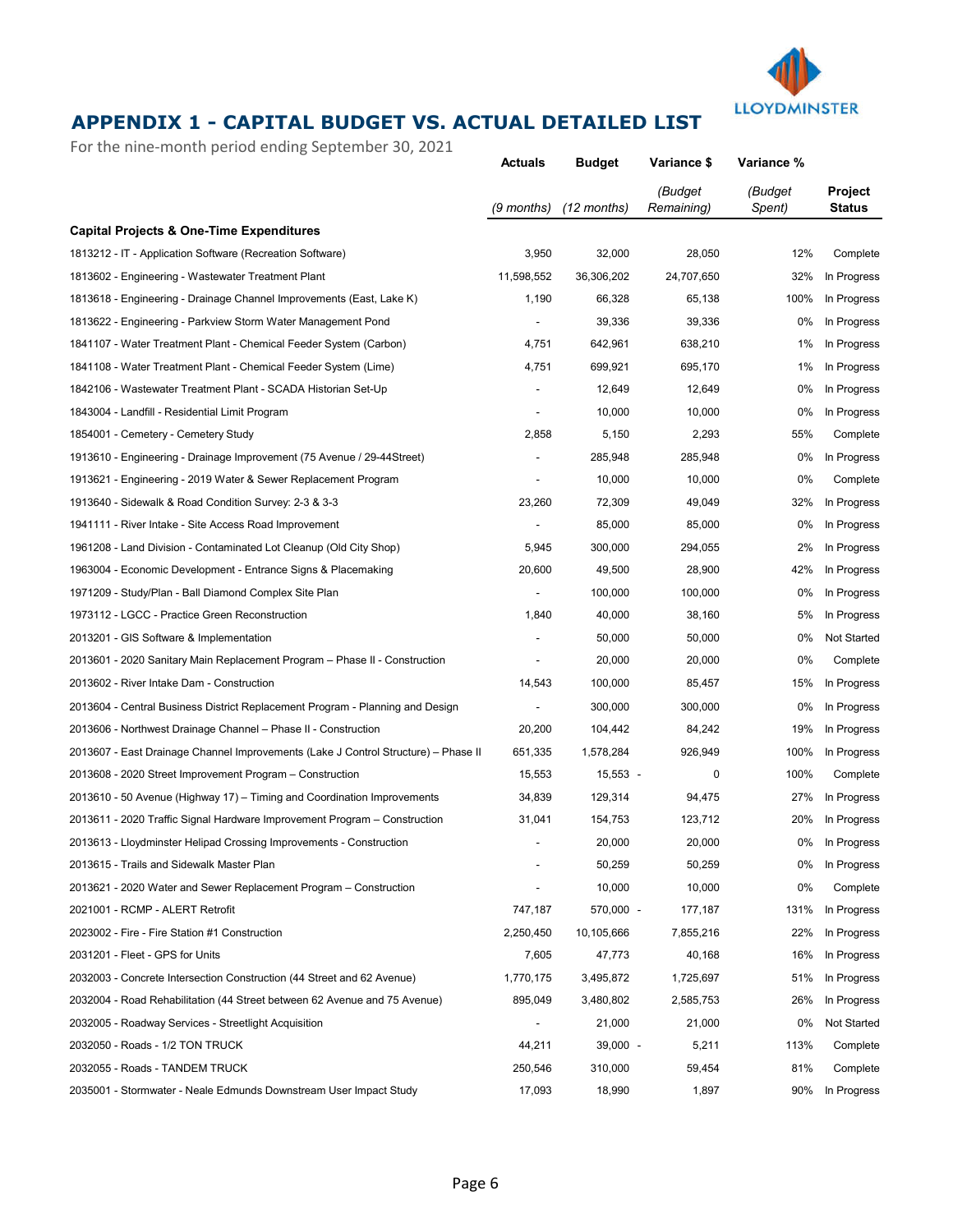

|                                                                                    | <b>Actuals</b>           | <b>Budget</b>   | Variance \$           | Variance %        |                          |
|------------------------------------------------------------------------------------|--------------------------|-----------------|-----------------------|-------------------|--------------------------|
|                                                                                    | (9 months)               | (12)<br>months) | (Budget<br>Remaining) | (Budget<br>Spent) | Project<br><b>Status</b> |
| <b>Capital Projects &amp; One-Time Expenditures</b>                                |                          |                 |                       |                   |                          |
| 2035002 - Stormwater - Neale Edmunds Hydraulic Assessment                          | 4,138                    | 6,465           | 2,327                 | 64%               | Complete                 |
| 2041002 - Water Services - Water Meter Replacement Program                         | 129,697                  | 143,052         | 13,355                | 91%               | In Progress              |
| 2041051 - Water Services - 3/4 TON TRUCK                                           | 48,391                   | 39,000 -        | 9,391                 | 124%              | Complete                 |
| 2041107 - Water Treatment Plant - Front End Engineering Design of SCADA            | 166,255                  | 265,000         | 98,745                | 63%               | In Progress              |
| 2041108 - Water Treatment Plant - SCADA Replacement                                |                          | 85,000          | 85,000                | 0%                | In Progress              |
| 2041109 - River Intake - Flow Meter Replacement                                    |                          | 25,000          | 25,000                | 0%                | In Progress              |
| 2043004 - Landfill - Historic Landfill Closure Study                               | 20,380                   | 25,476          | 5,096                 | 80%               | In Progress              |
| 2061203 - Land Division - Landscaping Final Inspection                             | 3,885                    | 10,000          | 6,115                 | 39%               | Complete                 |
| 2061312 - BM - Legacy Centre - HVAC Replacement                                    | 271,153                  | 282,559         | 11,406                | 96%               | In Progress              |
| 2061313 - BM - Bud Miller Park Centre - Internal Upgrades Design                   |                          | 30,000          | 30,000                | 0%                | In Progress              |
| 2071004 - BMASP - Spray Park Repairs                                               | 10,348                   | 26,703          | 16,355                | 39%               | In Progress              |
| 2071102 - LBP - Sanitary Sewer Replacement                                         |                          | 10,000          | 10,000                | 0%                | Complete                 |
| 2071207 - Parks - Beautification                                                   | 6,854                    | 10,312          | 3,458                 | 66%               | Complete                 |
| 2071251 - Parks - FRONT MOUNT RIDING MOWER                                         | 26,350                   | 34,000          | 7,650                 | 100%              | Complete                 |
| 2073008 - BAC - 1/2 Ton Truck                                                      | 44,211                   | 45,000          | 789                   | 98%               | Complete                 |
| 2073111 - LGCC - Electrical Controls Replacement                                   | 4,430                    | 56,151          | 51,721                | 8%                | In Progress              |
| 2073118 - LGCC - Pond Bank Restoration                                             | 6,277                    | 22,086          | 15,809                | 28%               | Complete                 |
| 2073121 - LGCC - Restaurant Equipment Replacement                                  | $\overline{\phantom{a}}$ | 13,650          | 13,650                | 0%                | Not Started              |
| 2073124 - LGCC - Tee Box Restoration                                               | 9,190                    | 40,000          | 30,810                | 23%               | In Progress              |
| 2073205 - ODP - Exterior Renovations - Store Front - Roll Top, Painting, Close Off | 1,558                    | 10,000          | 8,442                 | 16%               | In Progress              |
| 2073206 - ODP - Replace Equipment Shed 10x10                                       | 4,678                    | 7,500           | 2,822                 | 62%               | In Progress              |
| 2073303 - SSC - Roof Replacement                                                   | 10,219                   | 108,000         | 97,781                | 9%                | In Progress              |
| 2073305 - SSC - Heat Exchanger Upgrade                                             | 13,070                   | 13,070          |                       | 100%              | Complete                 |
| 2074008 - Recreation & Culture - Major Event Arena                                 | 194                      | 600,000         | 599,806               | 0%                | In Progress              |
| 2076000 - Recreation & Culture - Future Capital                                    | 1,538,102                | 1,616,012       | 77,910                | 95%               | In Progress              |
| 2076107 - LCSC - Building Relocation                                               | 623,540                  | 1,500,000       | 876,460               | 42%               | In Progress              |
| 2113201 - IT - Application Software (Recreation software TV displays)              |                          | 15,000          | 15,000                | 0%                | In Progress              |
| 2113208 - Pictometry & Airphoto Update                                             | 1,250                    | 35,000          | 33,750                | 4%                | In Progress              |
| 2113212 - IT - Council Chambers Audio/Video and Meeting Webcasting Upgrade         | 63,910                   | 140,000         | 76,090                | 46%               | In Progress              |
| 2113224 - IT - Network Hardware                                                    | 36,499                   | 65,527          | 29,028                | 56%               | In Progress              |
| 2113225 - IT - Desktop Hardware                                                    | 61,985                   | 74,000          | 12,015                | 84%               | In Progress              |
| 2113226 - IT - Multi-Function Printers                                             | 61,973                   | 76,500          | 14,527                | 81%               | Complete                 |
| 2113601 - 2021 Water and Sewer Replacement Program - Construction                  | 1,331,438                | 2,900,000       | 1,568,562             | 46%               | In Progress              |
| 2113605 - Northwest Drainage Channel - Phase III - Construction                    | 112,201                  | 1,800,000       | 1,687,799             | 6%                | In Progress              |
| 2113606 - East Drainage Channel Improvements (Lake K Pond and Control Structure)   | $\overline{\phantom{a}}$ | 2,500,000       | 2,500,000             | 0%                | Not Started              |
| 2113607 - 2021 Street Improvement Program - Construction                           | 532,234                  | 1,700,000       | 1,167,766             | 31%               | In Progress              |
| 2113610 - 2021 Street Improvement Program - Design Services                        | 28,633                   | 50,000          | 21,367                | 57%               | Complete                 |
| 2113626 - 67 Street Water Line Extension - Design and Construction                 | 54,293                   | 1,500,000       | 1,445,707             | 4%                | In Progress              |
| 2113627 - Water Treatment Plant Fibre Optic Line Connection - Design and Const.    | $\overline{\phantom{a}}$ | 215,000         | 215,000               | 0%                | In Progress              |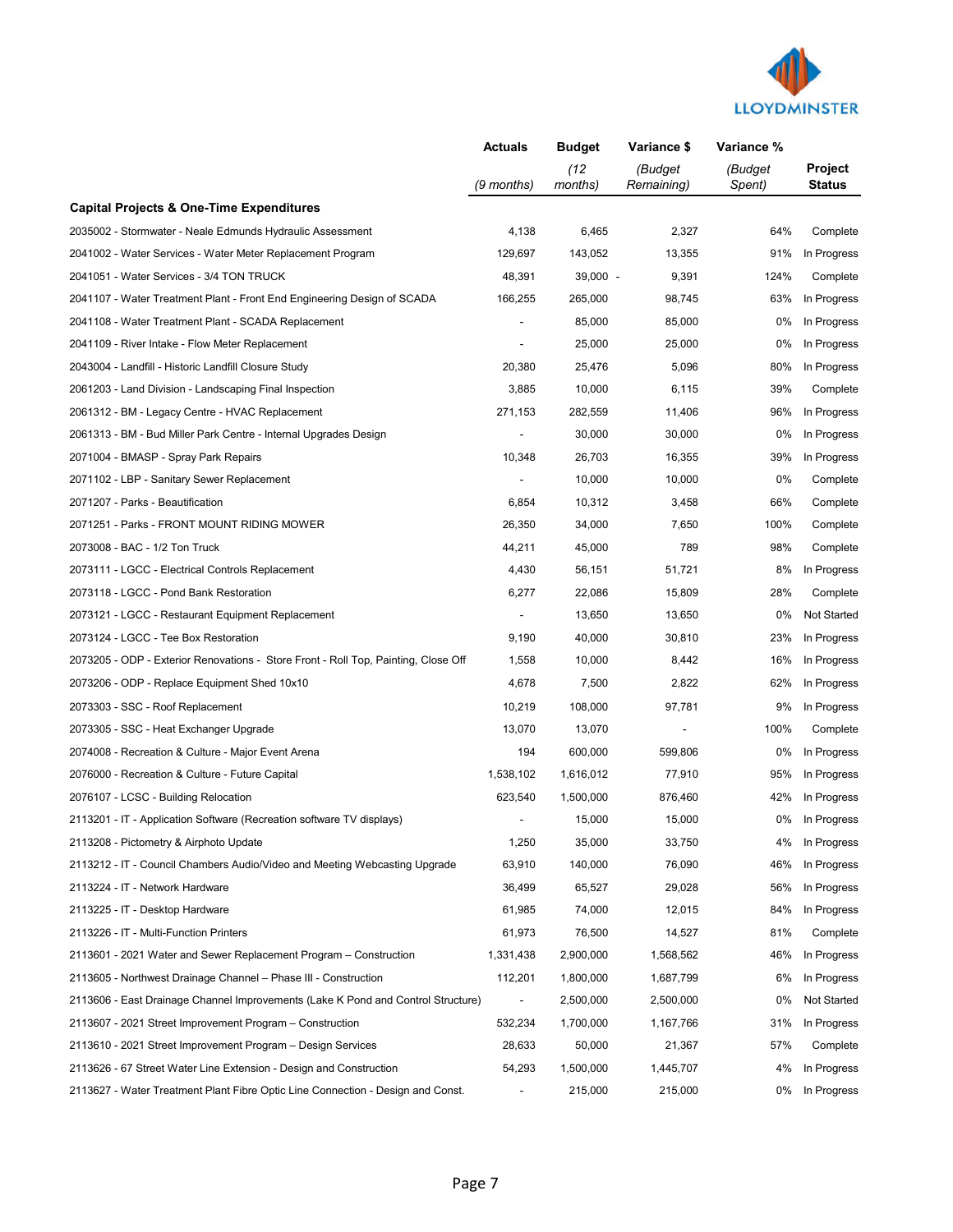

|                                                                                     | <b>Actuals</b>           | <b>Budget</b> | Variance \$           | Variance %        |                          |
|-------------------------------------------------------------------------------------|--------------------------|---------------|-----------------------|-------------------|--------------------------|
|                                                                                     | (9 months)               | (12 months)   | (Budget<br>Remaining) | (Budget<br>Spent) | Project<br><b>Status</b> |
| Capital Projects & One-Time Expenditures                                            |                          |               |                       |                   |                          |
| 2113628 - Dangerous Goods and Truck Route Signage Procurement                       | 76,725                   | 150,000       | 73,275                | 51%               | In Progress              |
| 2122001 - Unit 21-34 - Emergency Equipment Addition                                 | 16,489                   | 17,000        | 511                   | 97%               | Complete                 |
| 2122002 - Bylaw Services - Pedestrian Safety Awareness                              | 24,509                   | 44,100        | 19,591                | 56%               | Complete                 |
| 2122003 - Bylaw Services - Electronic Ticketing                                     | 779                      | 20,000        | 19,221                | 4%                | In Progress              |
| 2122050 - Bylaw - Unit 21-34 - SUV                                                  | 52,725                   | 55,000        | 2,275                 | 96%               | Complete                 |
| 2122051 - Bylaw - Unit 22-51 - 1/2 Ton Truck                                        | $\overline{\phantom{a}}$ | 46,000        | 46,000                | 0%                | Not Started              |
| 2123004 - Fire - SCBA Replacement Program                                           | 299,918                  | 315,000       | 15,082                | 95%               | In Progress              |
| 2123010 - Fire - Fire Hall 2 - Exhaust Filtration System                            | 7,071                    | 10,000        | 2,929                 | 71%               | Complete                 |
| 2132051 - Roads - Unit 17-60 - Grader                                               | $\blacksquare$           | 580,000       | 580,000               | 0%                | In Progress              |
| 2132052 - Roads - Unit 22-60 - 1/2 Ton Truck                                        |                          | 46,000        | 46,000                | 0%                | Not Started              |
| 2134001 - Airport - Replace Boiler System                                           | 28,319                   | 50,000        | 21,681                | 57%               | Complete                 |
| 2134003 - Airport - Airport Signage                                                 |                          | 50,000        | 50,000                | 0%                | In Progress              |
| 2134004 - Airport - Snow Plow Truck Replacement                                     |                          | 253,000       | 253,000               | 0%                | <b>Not Started</b>       |
| 2134005 - Airport - Grader                                                          |                          | 329,000       | 329,000               | 0%                | Not Started              |
| 2134006 - Airport - De-icing Equipment                                              |                          | 180,000       | 180,000               | 0%                | In Progress              |
| 2134007 - Airport - Terminal building maintenance                                   | 21,794                   | 50,000        | 28,206                | 44%               | In Progress              |
| 2135004 - Neale Edmunds Complex Easement Plan                                       |                          | 50,000        | 50,000                | 0%                | In Progress              |
| 2135005 - East Drainage Channel Improvements (40 Avenue to Lake K Drainage)         | $\overline{\phantom{a}}$ | 1,500,000     | 1,500,000             | 0%                | Not Started              |
| 2135006 - Stormwater - Overland Drainage Repair                                     | 19,135                   | 51,300        | 32,165                | 37%               | Complete                 |
| 2135007 - Stormwater - Culvert Installation RR3273 & Sec 4-50-27-W3                 | 73,532                   | 73,532        |                       | 100%              | In Progress              |
| 2141002 - Water Distribution - Electric Valve Exerciser                             | 13,214                   | 15,200        | 1,987                 | 87%               | Complete                 |
| 2141004 - Pressure Monitoring Device                                                | $\overline{\phantom{a}}$ | 34,400        | 34,400                | 0%                | Not Started              |
| 2141050 - Water Services - Unit 22-64 - 1/2 Ton Truck                               |                          | 46,000        | 46,000                | 0%                | Not Started              |
| 2141053 - Water Services - Unit 23-47 - 3/4 Ton Truck                               |                          | 50,000        | 50,000                | 0%                | Not Started              |
| 2141101 - Water Treatment Plant - SCADA Replacement                                 | 7,659                    | 400,000       | 392,341               | 2%                | In Progress              |
| 2141105 - Water Treatment Plant - Rectifier                                         |                          | 20,000        | 20,000                | 0%                | In Progress              |
| 2141108 - River Intake - High Lift Pump #102 Overhaul                               |                          | 100,000       | 100,000               | 0%                | Not Started              |
| 2141113 - Water Treatment Plant - Building Assessment                               |                          | 35,000        | 35,000                | 0%                | In Progress              |
| 2141116 - Water Treatment Plant - Ultraviolet Light Disinfection System (UV System) |                          | 200,000       | 200,000               | 0%                | In Progress              |
| 2141151 - Water Treatment Plant - Unit 22-72 - 1/2 Ton Truck                        |                          | 46,000        | 46,000                | 0%                | Not Started              |
| 2142003 - Manhole Installation Program                                              |                          | 60,000        | 60,000                | 0%                | In Progress              |
| 2143001 - Landfill - Historic Landfill Closure Remediation                          |                          | 835,822       | 835,822               | 0%                | Not Started              |
| 2143004 - Landfill - Integrated Solid Waste Management Plan                         |                          | 100,000       | 100,000               | 0%                | In Progress              |
| 2143005 - Landfill - Transfer Station and Weigh Scale (WMF-4)                       |                          | 50,000        | 50,000                | 0%                | In Progress              |
| 2143007 - Landfill - Maintenance Building                                           | 533                      | 100,000       | 99,467                | 1%                | In Progress              |
| 2154001 - Cemetery Development                                                      | 8,162                    | 100,000       | 91,839                | 8%                | In Progress              |
| 2161008 - Municipal Development Plan Update                                         | $\overline{\phantom{0}}$ | 150,000       | 150,000               | 0%                | In Progress              |
| 2161202 - Land Division - Land Acquisition                                          | 1,365,000                | 1,500,000     | 135,000               | 91%               | Complete                 |
| 2161309 - BM - Building Maintenance - Furniture Replacement                         | 28,460                   | 30,000        | 1,540                 | 95%               | In Progress              |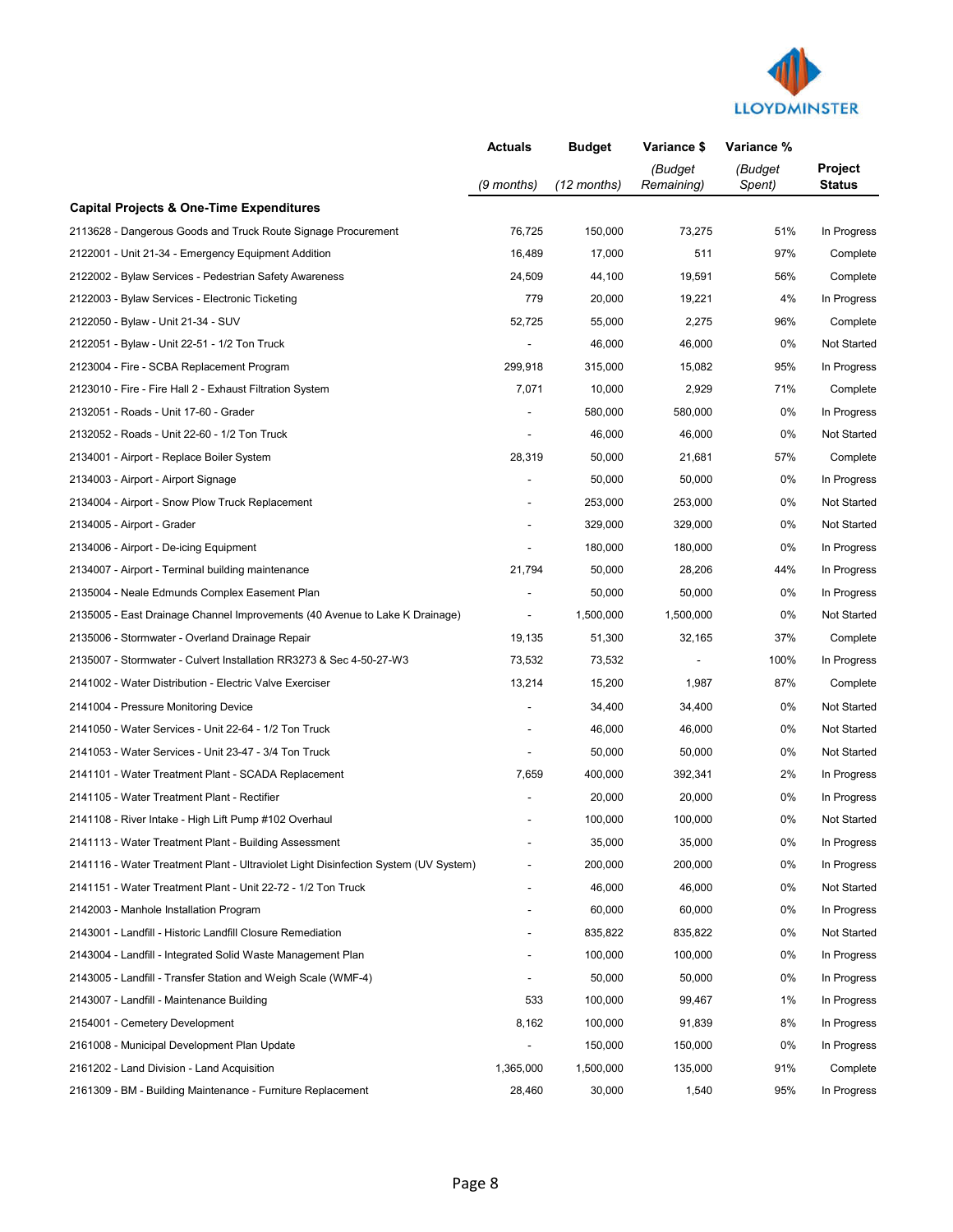

|                                                                                 | <b>Actuals</b>               | <b>Budget</b>   | Variance \$           | Variance %        |                          |
|---------------------------------------------------------------------------------|------------------------------|-----------------|-----------------------|-------------------|--------------------------|
|                                                                                 | (9 months)                   | (12)<br>months) | (Budget<br>Remaining) | (Budget<br>Spent) | Project<br><b>Status</b> |
| <b>Capital Projects &amp; One-Time Expenditures</b>                             |                              |                 |                       |                   |                          |
| 2161310 - BM - Safety - Furniture Replacement                                   | 14,894                       | 15,000          | 106                   | 99%               | In Progress              |
| 2161315 - BM - City Hall - Parking Lot Repair                                   | 40,441                       | 50,000          | 9,559                 | 81%               | Complete                 |
| 2161316 - BM - Atrium - Parking Lot Repair                                      | 27,468                       | 33,000          | 5,532                 | 83%               | Complete                 |
| 2171004 - BMASP - Asphalt Trail Upgrades                                        | $\qquad \qquad \blacksquare$ | 80,000          | 80,000                | 0%                | In Progress              |
| 2171005 - BMASP - Refurbish Lawn Bowling Green                                  |                              | 200,000         | 200,000               | 0%                | In Progress              |
| 2171007 - BMASP - Picnic Shelter Concrete Pad and Fireplace rehabilitation      | 35,729                       | 40,000          | 4,271                 | 89%               | Complete                 |
| 2171050 - BMASP - Unit 18-40 - Utility Side-by-Side                             | 22,750                       | 25,000          | 2,250                 | 91%               | Complete                 |
| 2171101 - LBP - Ball Diamond Reburbish                                          | 15,066                       | 20,000          | 4,934                 | 75%               | In Progress              |
| 2171201 - Parks - Playground Installation                                       | $\overline{\phantom{a}}$     | 100,000         | 100,000               | 0%                | In Progress              |
| 2171203 - Parks - Beautification Projects                                       | 6,244                        | 20,000          | 13,756                | 31%               | In Progress              |
| 2171211 - Parks - Martin Browne Area Improvements                               |                              | 80,000          | 80,000                | 0%                | Not Started              |
| 2171259 - Parks - Unit 11-26 - Front Mount Mower                                | 26,350                       | 34,000          | 7,650                 | 78%               | Complete                 |
| 2171261 - Parks - Unit 11-14 - Wing Mower                                       | 143,016                      | 143,000 -       | 16                    | 100%              | Complete                 |
| 2171262 - Parks - Unit 13-12 - Double Axle Trailer                              | 5,655                        | $5,650 -$       | 5                     | 100%              | Complete                 |
| 2173001 - BAC- Whirlpool Skimmer Replacement & Concrete Repairs                 | 122,450                      | $100,000 -$     | 22,450                | 122%              | Complete                 |
| 2173004 - BAC - Blinds                                                          | 8,894                        | 10,000          | 1,106                 | 89%               | Complete                 |
| 2173005 - BAC- Interior Painting                                                | 11,000                       | 50,000          | 39,000                | 22%               | In Progress              |
| 2173006 - BAC - Exterior Renovations                                            | $\overline{\phantom{a}}$     | 50,000          | 50,000                | 0%                | In Progress              |
| 2173102 - LGCC - Backflow prevention system                                     | 5,631                        | 10,000          | 4,369                 | 56%               | In Progress              |
| 2173106 - LGCC - Irrigation System Upgrade                                      | 437,197                      | 597,300         | 160,103               | 73%               | In Progress              |
| 2173111 - LGCC - Resurface Outdoor Stairs                                       |                              | 30,000          | 30,000                | 0%                | In Progress              |
| 2173116 - LGCC - Roofing upgrades to Maintenance shop                           | 9,610                        | 20,000          | 10,390                | 48%               | Complete                 |
| 2173122 - LGCC - Sanitary Lift Station                                          | 63,996                       | 65,414          | 1,418                 | 98%               | In Progress              |
| 2173311 - SSC - Internal Mechanical Duct Cleaning                               | 35,183                       | 90,000          | 54,817                | 39%               | In Progress              |
| 2173312 - SSC - Floor Scrubber                                                  | 28,710                       | 40,000          | 11,290                | 72%               | Complete                 |
| 2173314 - SSC - Ashphalt Parking Lot Rehabilitation                             | 169,697                      | 156,000 -       | 13,697                | 109%              | Complete                 |
| 2173315 - SSC Electrical Panels Relocation to Admin Office (from Alta/Sask)     | 39,778                       | 46,000          | 6,222                 | 86%               | Complete                 |
| 2173316 - SCC - Admin Office Heating Upgrades                                   | 29,106                       | 32,000          | 2,894                 | 91%               | In Progress              |
| 2173401 - AM- Exterior Door Replacement                                         |                              | 12,000          | 12,000                | 0%                | In Progress              |
| 2173402 - AM - Facility Assessment                                              |                              | 10,000          | 10,000                | 0%                | In Progress              |
| 2173501 - CCC - Civic Centre Structural Repairs                                 |                              | 125,500         | 125,500               | 0%                | Not Started              |
| 2173601 - RR - Facility Assessment                                              |                              | 10,000          | 10,000                | 0%                | In Progress              |
| 2173602 - RR - Reallce Cold Water Flooding System                               | 37,830                       | 35,733 -        | 2,097                 | 106%              | Complete                 |
| 2173603 - RR - Dressing Room Utility Connection                                 |                              | 8,000           | 8,000                 | 0%                | Not Started              |
| 2174002 - Plant Operators - Updating Plant Drawings                             |                              | 50,000          | 50,000                | 0%                | In Progress              |
| 2174010 - Plant Operators - Compressor Rebuilds                                 | 15,807                       | 35,000          | 19,193                | 45%               | In Progress              |
| 2174012 - Plant Operators - SSC Condenser Fan Replacement                       | 10,127                       | 15,000          | 4,873                 | 68%               | In Progress              |
| 2174013 - Plant Operators - SSC Plant Vibration Analysis/Monitoring and Repairs |                              | 25,000          | 25,000                | 0%                | In Progress              |
| 2174014 - Plant Operators - SSC VFD Replacement                                 |                              | 7,500           | 7,500                 | 0%                | In Progress              |